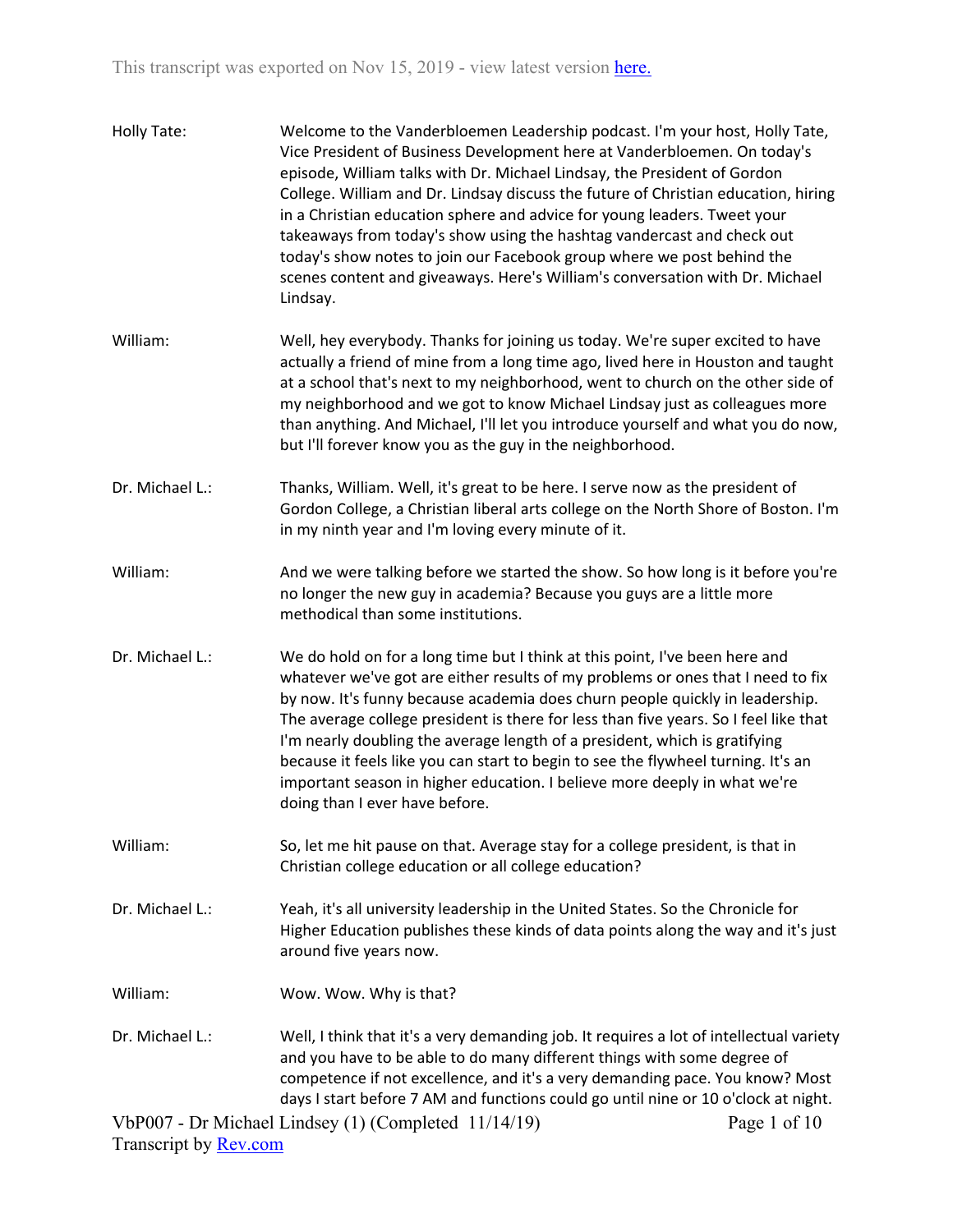And you do that five, six days a week consistently week in, week out, month after month.

- William: Wow. Wow. Pastors only have to work on Sundays so.
- Dr. Michael L.: Right.

William: Yeah. Well, tell us a little bit about your story Michael, because it's pretty interesting how you ended up where you are and then I'd love to throw the spotlight on Gordon itself because I don't think enough people know about the school. So tell us about you and how you ended up where you are now and the journey that led to your current place.

- Dr. Michael L.: I'm very much an accidental college president. I was a faculty member at Rice University, teaching sociology in Houston. I thought I would be there the rest of my career. My wife is originally from Texas. We had been living in Princeton, New Jersey where I did graduate work and we thought we had come home and would be there forever, but after I'd been on the faculty for five years and during that time I'd had an opportunity to do some interesting work with fundraising and a little bit of work on helping to draw students to the university. I was approached by the search committee at Gordon to apply for the position and I thought it was something that maybe 10 to 15 years from now I'd be interested in but it was just not the right time for me.
- Dr. Michael L.: But I had a really significant insight from the Lord. My 32 year old cousin was killed in a car accident tragically and it really caught me by surprise. He was like a little brother to me. I'm an only child and I performed a wedding for him and his wife and he left her as well as three young kids behind, and his death, which occurred in the season when the search committee was reaching out to me just made me realize we're not promised tomorrow. So if I'm at all interested in the opportunity to lead an institution I need to be open to the Lord's leading on his timing which may not be necessarily mine.
- Dr. Michael L.: So I called back the search committee and said, "I'd be honored to apply if the opportunity presents itself." And they were still interested in talking with me. I submitted an application and I really thought it was just a test drive to see what it would be like to go through the process. But over the course of the next three or four months, the Lord really began turning our heart toward Boston. I'm originally from Jackson, Mississippi so some folks say that folks from Mississippi talk funny, but I'm here to tell you it's the folks from Massachusetts who talk funny. The idea of living in a place where they have snow for several months a year, I just thought, "That's not for me." But then I guess provincially the Lord really began helping us to see the opportunity. Gordon could be a good fit and our background and interests seem to align and thanks be to God. He lead us here and has sustained us in the time since.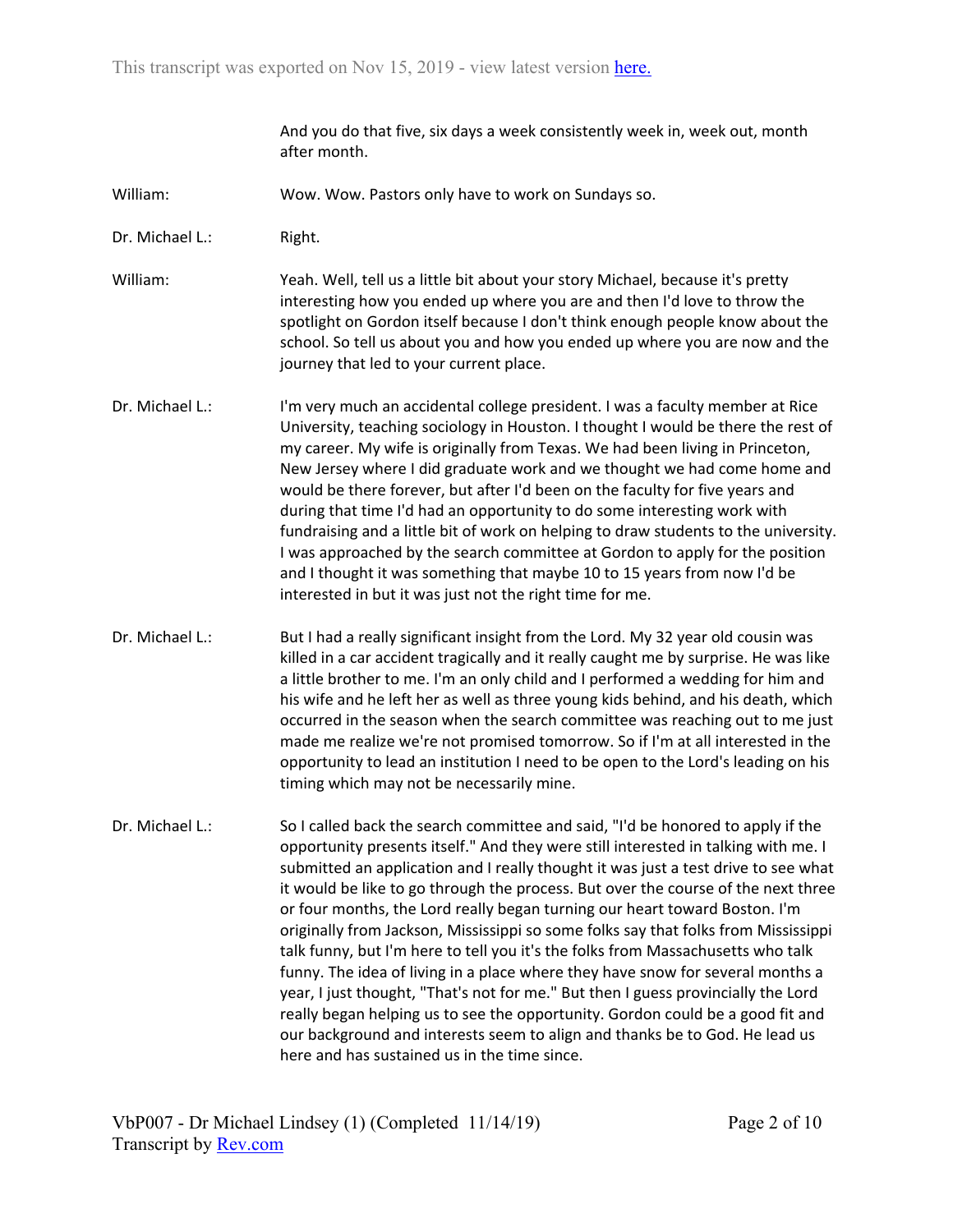- William: Well, as a guy who thinks about a career progression and placement, you know, we'll help churches or schools or whatever, find their top staff. If you tell me a guy's from Jackson, Mississippi, I'd say, "Well, Boston's absolutely the natural choice."
- Dr. Michael L.: Yeah, exactly. Isn't that funny?
- William: Well, and even more, I mean, this is really fascinating. Think about it. So you go to Princeton, people may not know it, but the Presbyterians actually started Princeton when it was the College of New Jersey a million years ago. And if I remember right, the Congregationalists started Harvard and the Episcopalians started Yale, and the Presbyterians started ... It was all faith-based education in the early days, but I think it's a fair statement to say that Princeton University is not the center of Christian education at the moment.
- Dr. Michael L.: It is not. I had an interesting experience there. Most of my career had been at highly selective research institutions and I have to say I have just discovered great joy and a great deal of enthusiasm for the kind of education that a school like Gordon can provide.
- William: So, okay, so just then to walk the path. You're at Princeton, you're doing highlevel learning there and research. You end up at Rice again, now we're in the Bible belt. Some people would say the buckle of the Bible belt, but again, Rice, not really the capital of Christian education, right?
- Dr. Michael L.: That's right. Yep. It's a little slice of the upper west side in the middle of Houston, Texas.
- William: Well, my father in law went there as did my brother and sister in laws and we live right next door and I run around the campus at least twice a week. So love the school. No knock on Rice, but here you are at arguably one of the flagship Christian universities in the country. What in the world was their search committee thinking?
- Dr. Michael L.: Well, I think that they were interested in maybe finding somebody who had a particular profile, a different kind of background than maybe they'd been looking and these are jobs that require different kinds of skills and so they thought that I maybe had the right kind of background and experience and-
- William: Did you have an uphill battle with them at all in that, okay, you're not in Christian education, you haven't been a part of the CCCU or any of those kinds of things? Was there any, is this guy going to fit question that was going?
- VbP007 Dr Michael Lindsey (1) (Completed 11/14/19) Dr. Michael L.: Well, I don't know what they said behind closed doors, but I would say that the interview that I had, which was several hours in length, was a cordial, warm exchange of ideas that felt like it was a extended conversation among people who are partners. And I was gratified, I had really prayed that the Lord would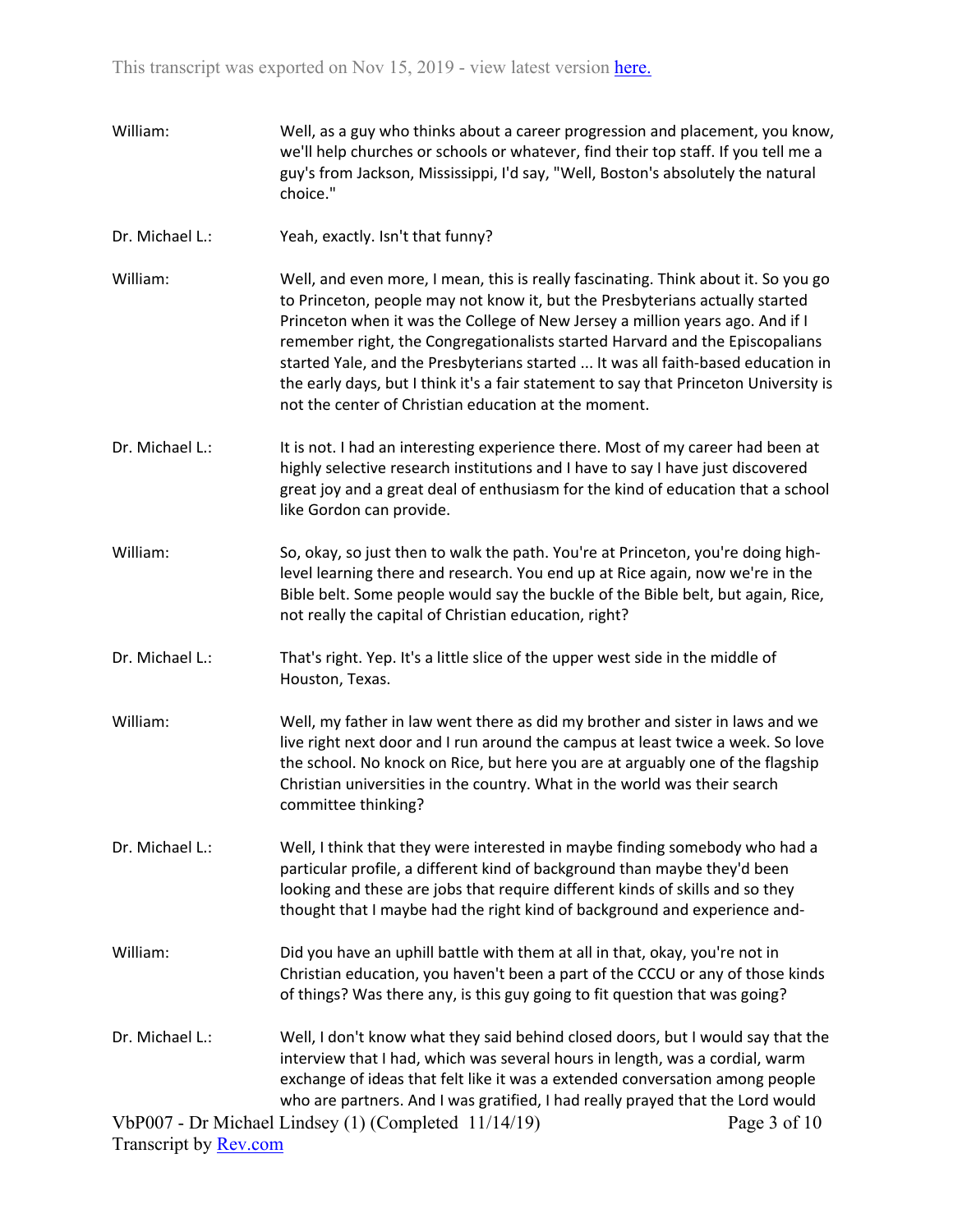give me a very clear sense because this was a significant turn in my professional journey and I wanted to know this is not Michael's idea, but this is really what the Lord would want. So I asked him if it was possible for both them and for the board to be unanimous in their decision, and when they called to tell me they very quickly told me it was a unanimous decision of the search committee and then eventually unanimous support from the board and that was a good confirmation to me.

- William: That's great. For those who are unfamiliar with either the Ivy and Ivy-ish, we'll call Rice, world and then jumping into the deep end of Christian education? What are the big differences you've had to learn between what's going on in secular academia and Christian education?
- Dr. Michael L.: Well, I would say the thing that I love about Christian education is that we do so many wonderful things at a ... We stretch resources so much more strategically for kingdom impact and I would love to be able to have the endowment that Rice or Princeton had, but somehow the Lord has been able to meet our needs and my best students at Gordon are on par with my best students that I taught at both Princeton and Rice. I believe the quality of what's happening in our classroom is on par there. It's a difference of institutional resources, and I'd say of global recognition. Part of the reason why I came to a school like Gordon and I should say, I feel very engaged in the work that I'm doing and really grateful the Lord has opened up this door for me, but one of the things that I like the most about it is that I can be my complete self.
- Dr. Michael L.: When I was on the faculty at Rice there was a part of me that I really did not disclose to others, I didn't talk about very much and I was not able to live into the fullness of who I am as an individual, and being able to be fully myself and to also be engaged in the life of the mind and the life of faith. It makes a huge difference. My wife, Rebecca and I both are products of having Ivy league graduate degrees, but we both believe that for the undergraduate experience we very much hope that our daughters will go to a Christian institution because the kind of formation that occurs in that critical window when a young person is thinking about big questions and has worthy dream, you really want that young person to be shaped by people who share your values and your sense of making a difference in the world.
- William: So that's probably a good segue to you filling us in on Gordon itself. People know Gordon-Conwell Seminary, but if you say Gordon college, that's not going to register way down in Texas except now that you've been making trips to Texas for nine years. But let listeners hear a little bit about the college origins, mission, what you see going forward.
- Dr. Michael L.: This is the college's 130th anniversary year, founded in 1889 as a missionary training school. And Gordon would be considered one of the top Christian institutions of higher learning in the world. There are two institutions that are Christ-centered that are nationally ranked by both US News and Princeton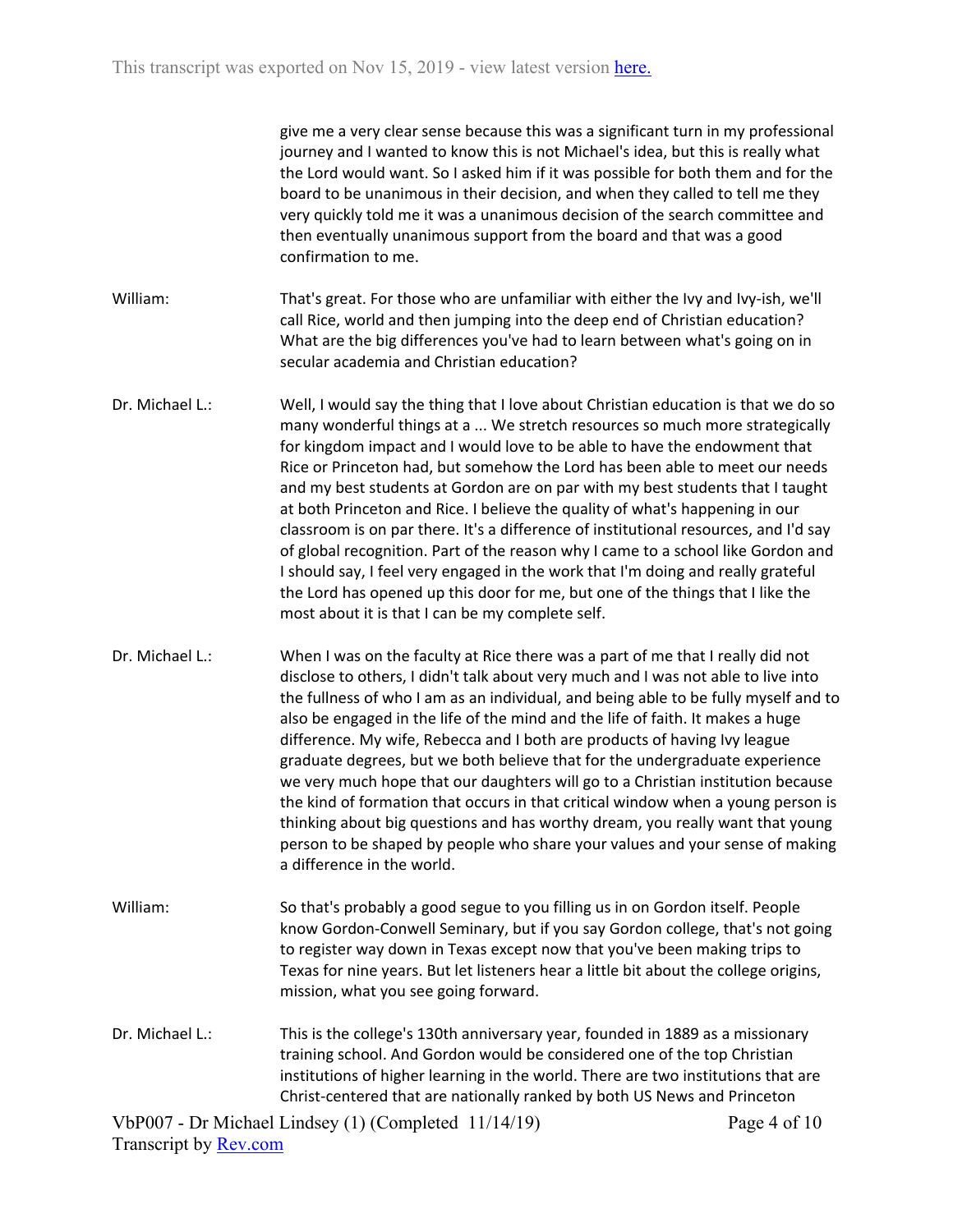Review, Wheaton in Chicago and Gordon here in Boston. Gordon has a globally diverse student body. We probably have the highest percentage of international students of any Christ-centered institution. About 14/15% of our student body comes from outside the US/ 70% of our students come from outside of Massachusetts. So it's a nationally representative body and we have about 90 different areas for academic study. Everything from traditional liberal arts programs such as visual arts and economics, and English literature and philosophy to more applied fields like finance and accounting, pre-health opportunities as well as experience and professional tracks, pre-engineering, those kinds of things.

- Dr. Michael L.: We have a wonderful group of students who are deeply committed to Christ. Gordon is one of only three nationally ranked institutions that have only Christians within the student body, and we do that because we know that faith grows the best in the context of wider faith. But unlike other Christian institutions, we're in the most pluralistic part of America. We're very much a city on a hill in New England. When our chapel services meet, the largest gathering of evangelical Christians in a single moment in all of New England. So there's a lot that happens at Gordon and to the extent that a single institution represents the gospel to the world of higher education, I think Gordon plays a particular role. Boston is the global capital for higher education. Home to more colleges and universities than any other place on the planet. Home to more college students per capita than any other place in the world. Within that milieu, Gordon is a lighthouse in this part of the world.
- Dr. Michael L.: 50 years ago, Gordon Divinity School merged with Commonwealth Theological Seminary and spun off as a separate institution to Gordon-Conwell Theological Seminary. We still have a wonderful partnership with our friends at Gordon-Conwell. Gordon now offers graduate programs and fields such as education, finance and leadership, as well as a full range of undergraduate and precollegiate programs. We're located on a beautiful part of the country on the North Shore of Boston. We're about three miles from the Atlantic ocean, about 450 acres. We have five spring-fed lakes. We have lots of places where students can run or cross country ski if they want to in the winter. We're located very close to the mountains in New Hampshire and Vermont, and students can also go and read books at the beach.
- Dr. Michael L.: So it's a really great place. I say to our students, "We're blessed to be able to go to college in a part of the country where other people come to vacation." And in a really great spot. We welcome faculty from many world-class institutions. Dr. Sarita Kwok is the chairman of our music department after being associate Dean of The School of Music at Yale. Dr. Russ Tuck, Chairman of our computer science department took early retirement from Google after he led the team that helped develop Gmail. So you can literally study computer science at Gordon from the guy who created Gmail, which I think is [crosstalk 00:14:40].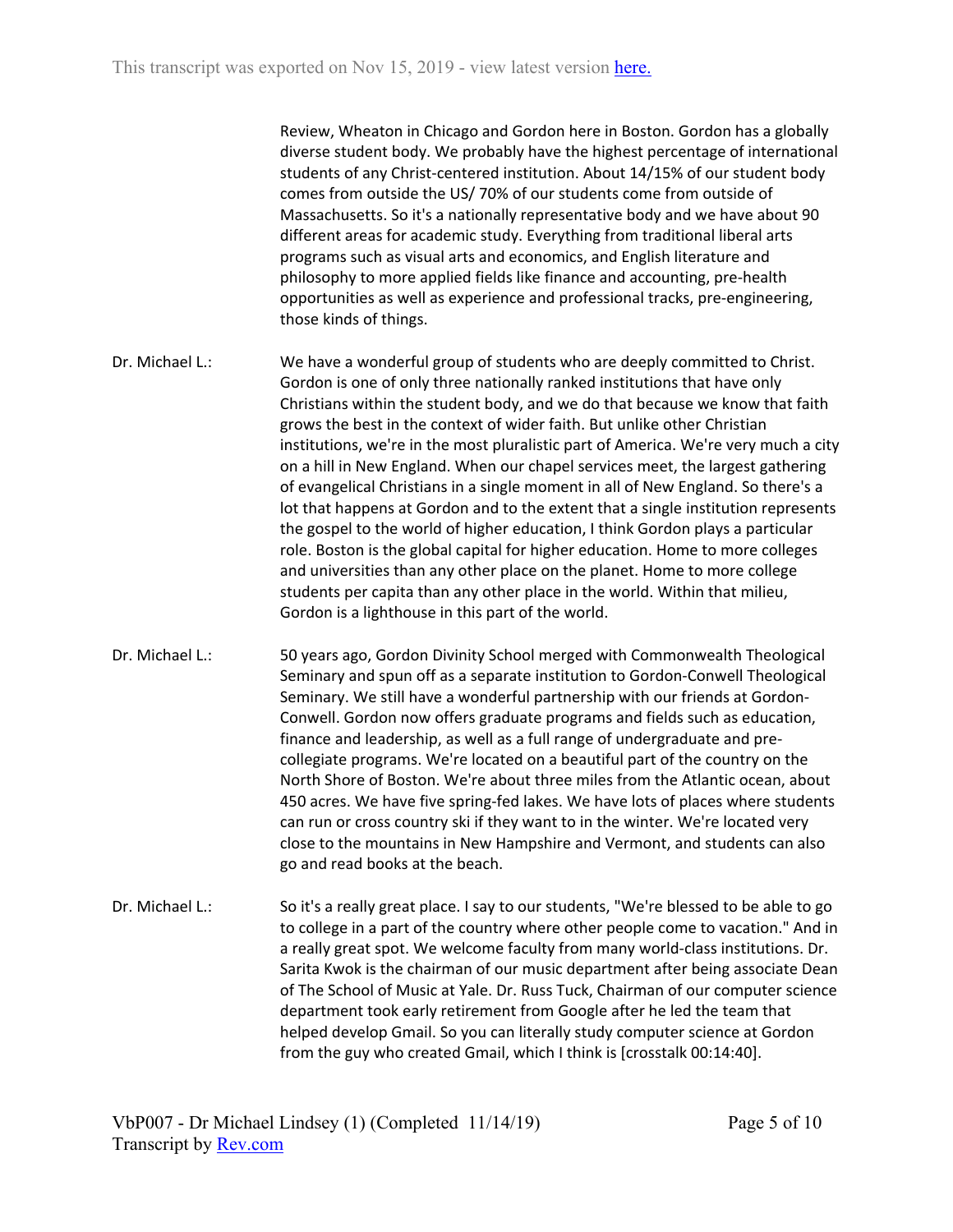- William: Wow. Wow. Well, so as you've moved into this role, like I'm thinking of I did not undergrad at Wake Forest, which had been a Southern Baptist school. Which has been where you identified your local congregation when you were in Texas. I think Southern Baptist and it's not so much a Southern Baptist school anymore. Now we've got a daughter at Baylor, which had been very much a Southern Baptist school. Still a little bit tied to it. I think maybe even still a member of the CCCU, but not got the same feel that I felt when I've been on your campus. What are the challenges that you have faced as it seems that a lot of faith-based schools are like, "To keep market share we got to ... We're facing compromise." I don't know, that might be a too pedestrian way to state it.
- Dr. Michael L.: Well, I think that really different institutions have different ways of understanding their identity, but for us being centered on Christ is really fundamental to who we are and that's been central to Gordon for 130 years and Lord willing, it'll be central to the next 130 years. Gordon aspires to be a place that can show to the wider world of higher education how to be a thoughtful Christian engaging with contemporary issues in the academy and in society. So we have a shared system of faith. We're not sponsored by a particular tradition or denomination or church. So we welcome students from the full spectrum, from Roman Catholic and Eastern Orthodox to Charismatic and Pentecostal. About 50 different Christian denominations represented on the Gordon campus.
- Dr. Michael L.: Within that milieu, however, I'd say that there's a shared commitment to the centrality of Jesus, a real commitment to prayer, to Bible study, to worship, and also a real commitment to trying to take their learning and the scholarly work that our faculty undertake in a way of trying to serve the global church. Not every institution has that calling, but that's the distinctive thing about Gordon. We exist to stretch the mind of talented young people to help deepen their faith and then elevate the contribution that they can make for the wider world. We call that the Gordon Commission, it's what we believe as an institution we've been commissioned by God to do, and so far the Lord has really blessed the work that we're about.
- William: Not without struggle though, right? I mean you've had to take make some hard calls over the years.
- Dr. Michael L.: We were targeting about five years ago by group of LGBT activists because we have a traditional sexual ethic on our campus. We believe that sex should be reserved to folks who are married and we believe marriage is between a man and a woman. That's not a radical idea for the church and not a radical idea for Gordon College, but in an environment, particularly in a place like Massachusetts, which was the birthplace for the marriage equality movement in the LGBT community, they were folks who really wanted to force the college to change. And I would say we were an experiment. Could enough outside forces apply enough pressure on an institution to get it to change one of its practices that might in the end create a domino effect for Christian institutions across the United States? I'm really grateful for the support that we felt from so many

VbP007 - Dr Michael Lindsey (1) (Completed 11/14/19) Transcript by [Rev.com](https://www.rev.com/)

Page 6 of 10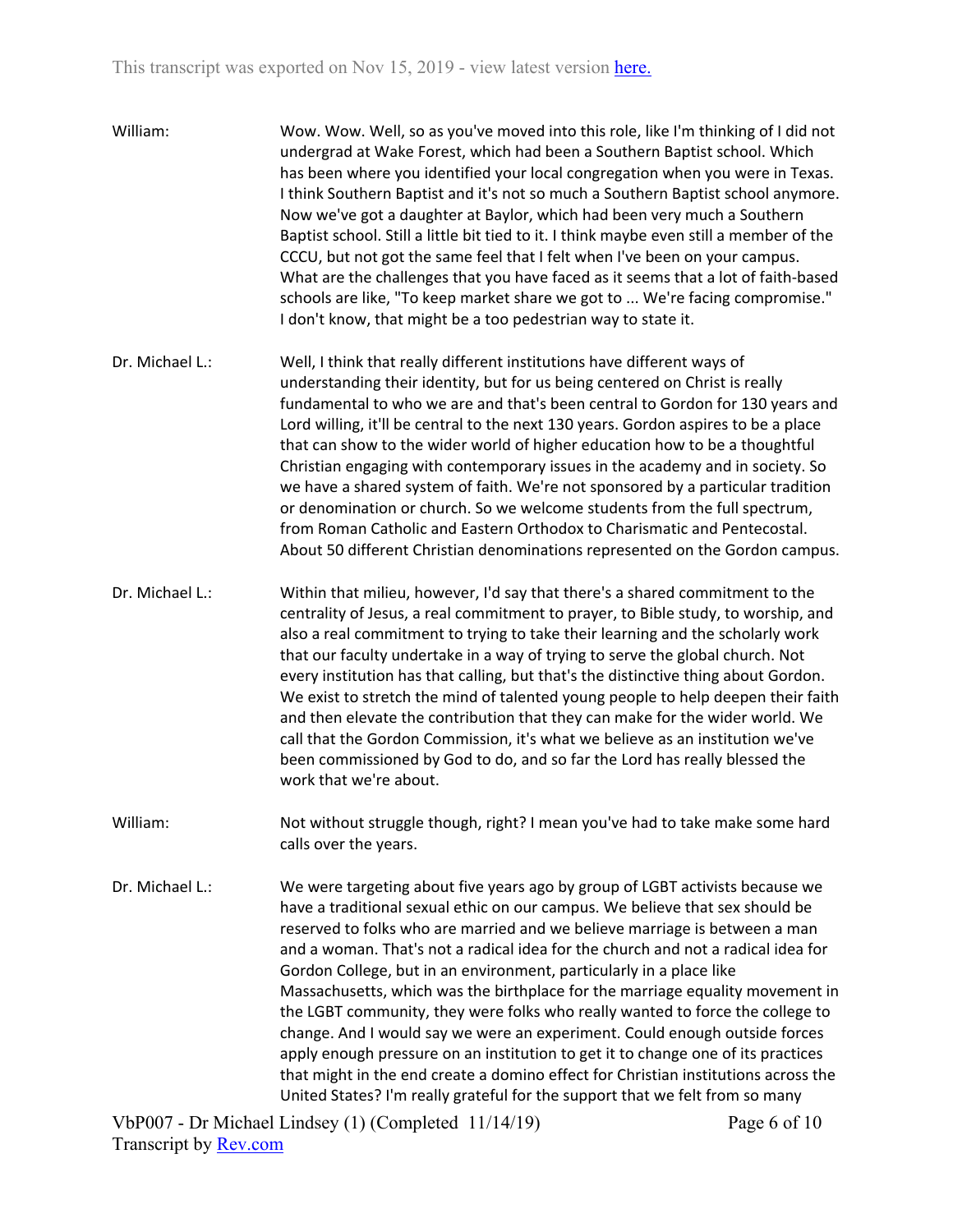other believers at other institutions and folks who came to our support and we needed it. I will say one of the things I've become convinced of is that it's important for believers to support one another when you're on the front line of attack or at least deep criticism, and we felt that in 2014 and 2015. So far we've been able to demonstrate it's possible to embrace both the grace of Jesus Christ as well as the truth of the gospel in a thoughtful way.

- William: That's so good. I want to cover a different subject, Michael, because one thing I'm learning is we become familiar with and study the world of Christian higher education is that you mentioned five years is turnover for president of any university. What I'm finding is the cabinet-level positions might even have more churn than that, particularly within the Christian context. Are you finding that that's the case?
- Dr. Michael L.: Well, I've been very blessed to have stable leadership on my cabinet, but certainly those positions are extremely demanding. Student life for student development, advancement, enrollment, academic leadership, these are tough positions and I would say, all of us in higher education are having to figure out how to do more with less. We have fewer net tuition revenues that are coming to institutions as we've had to increase the financial aid to help keep the college education affordable within the reach of middle-class families. So it requires a particular kind of skillset. I think that all of us who are in leadership are looking for cabinet officers who are bright and talented, but also who are resourceful and strategic. I can't think of a single institution of higher learning today that is not trying to figure out how to stretch their resources more effectively.
- Dr. Michael L.: So we're looking for people who are entrepreneurial, who can create programs or opportunities with relatively little investment and in turn use the results of those new initiatives to be able to fuel further enhancements down the road. Whether you're developing a new graduate program in nursing or starting a new student leadership program for undergraduates, or developing a precollegiate program for high school students.
- William: So when you're interviewing or if you've had stability, you haven't been interviewing, but if you were giving advice to a president that's interviewing for a new provost, a new Dean of student affairs, this sort of thing. What would be some of the things you would look for in an interview? How would you find that resourcefulness? What are you going to be asking that's going to tell you yes, this is a kind of a scrappy scholar if you will?
- Dr. Michael L.: Yeah, so I oftentimes will ask candidates to tell me about times when they have had to create something out of virtually nothing, and as far as I'm concerned that could be starting a volunteer hospitality ministry at your church or it could be a new business that you launched at a for-profit firm, but we're really looking for examples of where you've had to create something out of very little investment. Second question that I'm oftentimes looking for is how many times has this candidate found themselves in an environment where they've had to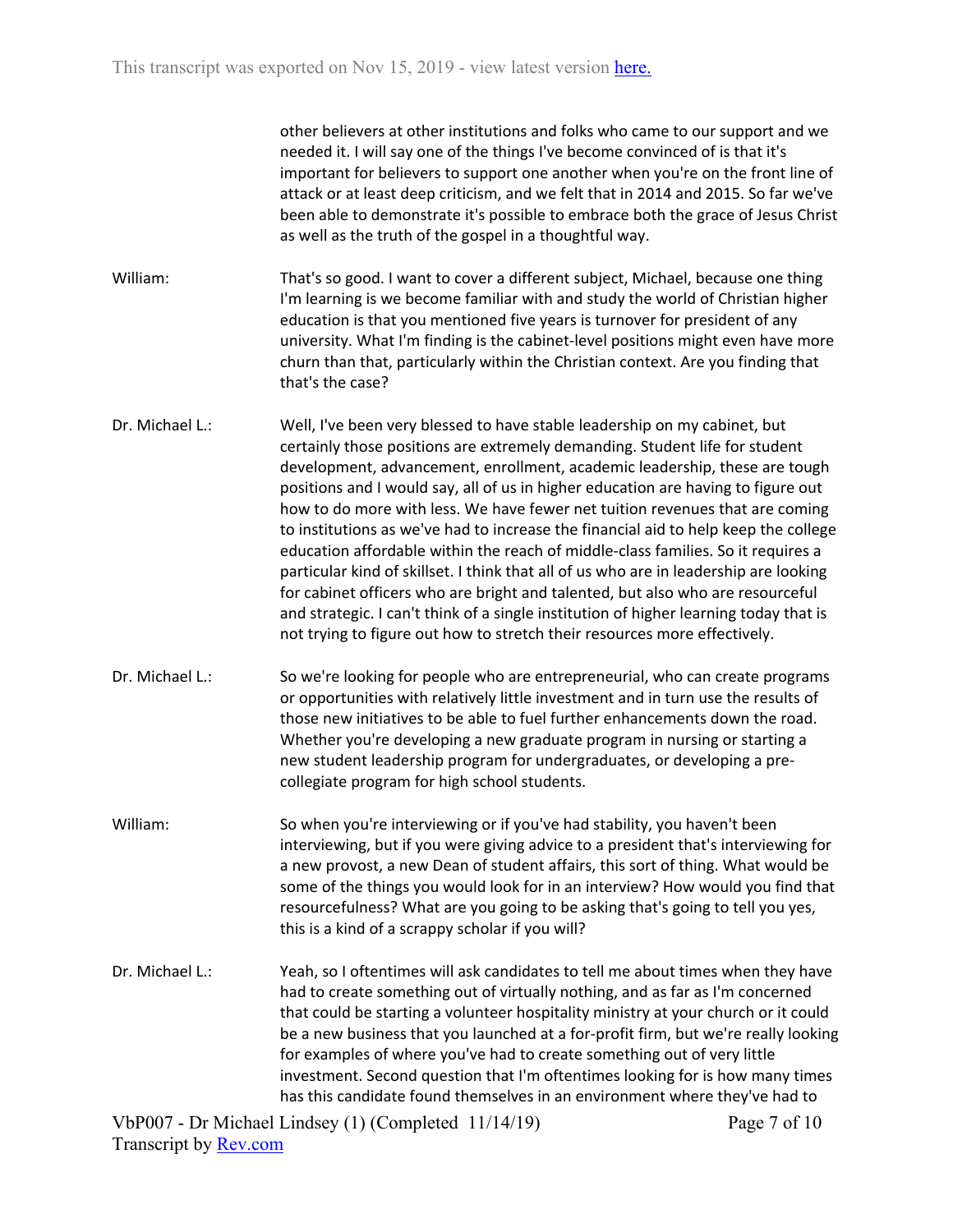demonstrate resilience and grit? I think that the key to Christian higher education will be in some ways maintaining the faith and sticking with the vision through the ups and downs of demographic changes. Today there are 2 million fewer students in college in America than there were five years ago, and that figure is going to continue to decline as we see the birth rate is declining. So we have to figure out how can you create the kind of educational offering people want even if you have to do it with fewer resources? Those kinds of things, whatever your job, whatever your role, is going to be something will be important for candidates as they're thinking about new opportunities in higher education.

- William: That is gold right there. And what would be like ... You've learned some things, you've interviewed quite a bit in the nine years you've been there. Talk to Michael nine years ago and say, "Hey man, don't step on that rake because it's going to hit you in the face. It's going to look like a good idea and not be a good idea in interviewing." But have you learned some things like, "Man, I used to look for this, but no, no, no. Not anymore."
- Dr. Michael L.: Well, I think I would say that in my own life I tended to overestimate what I could do in a single year and I underestimated what we could do in five years. So as I talk to candidates, I'm less interested in hearing what they're going to do in the first 90 days or even the first year, but I'll ask them to give me a vision of five years into the job how will we know you have been successful? And people who are able to articulate that, that shows they're really ready to move their division or their department in a significant way, but they also have a clear understanding of the process you go about that. That really matters. One of the unique features of jobs in higher education is that there is this notion of shared governance where faculty, alumni, trustees, students, as well as administrators all have a voice in the decision-making process. If you're not familiar with that kind of context you have to learn how to develop those kind of skills.
- Dr. Michael L.: I've found a number of wonderful colleagues who came out of the marketplace, particularly who were deciding that they wanted to take an early retirement from the corporate world but were really wanting to invest in the next generation. Those have been some really wonderful colleagues that we've had. Our executive vice president came out of the corporate world at Cisco. Our chief financial officer came out of asset management at a leading firm here in Boston. We've been able to get some terrific people who've had those kind of backgrounds, but I do think it requires a different kind of mindset. So in interviews, I'm also looking to see how comfortable are they in a more consultative or even consensus decision-making kind of environment.
- William: That sounds a lot like we were having a conversation at lunch with a bunch of executive pastors that are here for coaching and senior pastors, I know having been one I was always very enamored with business leaders who wanted to come on the church staff. Maybe they've made a pile of money and now they want to do ... Instead of success, they want significance or whatever the bridge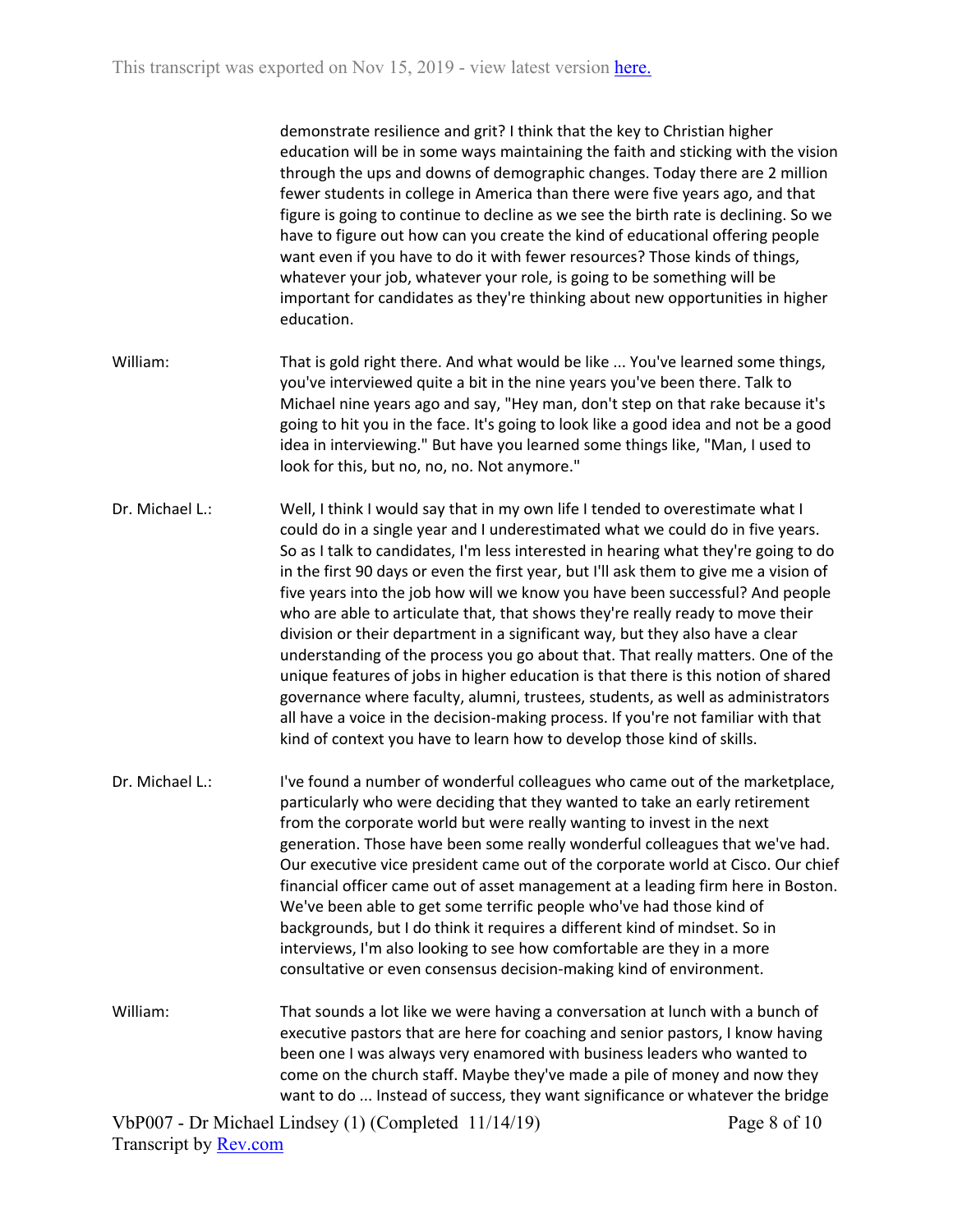is they're trying to cover. I would get so enamored with their talent in the business world I would forget to look for the soft skills, because some of what I'm hearing you described sounds like the difference between winning in the business world and being a Christian versus coming into a volunteer management role where you can't just tell people what to do. It's a consensusdriven leadership. Is that a fair analogy?

Dr. Michael L.: Absolutely. I'm looking for emotional intelligence. I'm looking for selfawareness, their ability to be able to read other people and to be able to persuade. In our kind of institutions, there is very little coercion that you can exert to get things done. It's all about persuasion.

William: That's great. Well, so one final topic. I know your time's precious and our listener's is too, but if you could go back. So you talked about birth rates a while ago, the birth rate thing is such an interesting phenomenon and the thing is there's no arguing it. You just have to deal with it. So one thing that we deal with a lot is you've got a lot of leaders in every vertical in the workforce, a lot of leaders that are baby boomers that are retiring. I am mid to late '40s and there are not a lot of me in the pool of available candidates, and then you get to millennials and there's a bunch of them. So what we're seeing in every vertical everywhere is just by supply and demand there are a lot of people getting asked to do jobs that they're not qualified for yet. So it's like battlefield promotions. Like, "Okay, now you're in a job. I know you're 33 but ..." Well, you went to your job a little sooner than the normal track for president of a major university. If you had to visit a younger Michael or if you were talking to somebody in their '30s that's about to take a significant leadership job in higher education, what do you know now that you wish you would've known then?

Dr. Michael L.: There is a wealth of wisdom and insight that you can gain from talking to advisors and for me, it's represented on my board of trustees, but I really did not seek out the counsel and advice of my trustees on the way to manage effectively. I wish I had done that earlier. I think the hardest part of my job is that I have to inspire confidence, hope, and interest among constituents, all of whom are motivated by different things. There's nothing that works for the entire team of folks that I manage. What works for my vice president for advancement is not the same motivation for my provost, and having to be able to learn how to manage in those diverse environments is something I wish I had learned earlier how to do that. I think that if I had gotten advice and input from my board and individual trustees who had spent time working in a complex organization like higher education, that would have really helped me a lot.

Dr. Michael L.: So probably the biggest lesson that I think you have to learn when you move into leadership is that what works for one person will not work for another. So you really have to improvise a lot and taking advantage of conversations with folks who have been down the path, that's really the surest way, I think, to getting the most effective kind of consulting and coaching you could ever imagine.